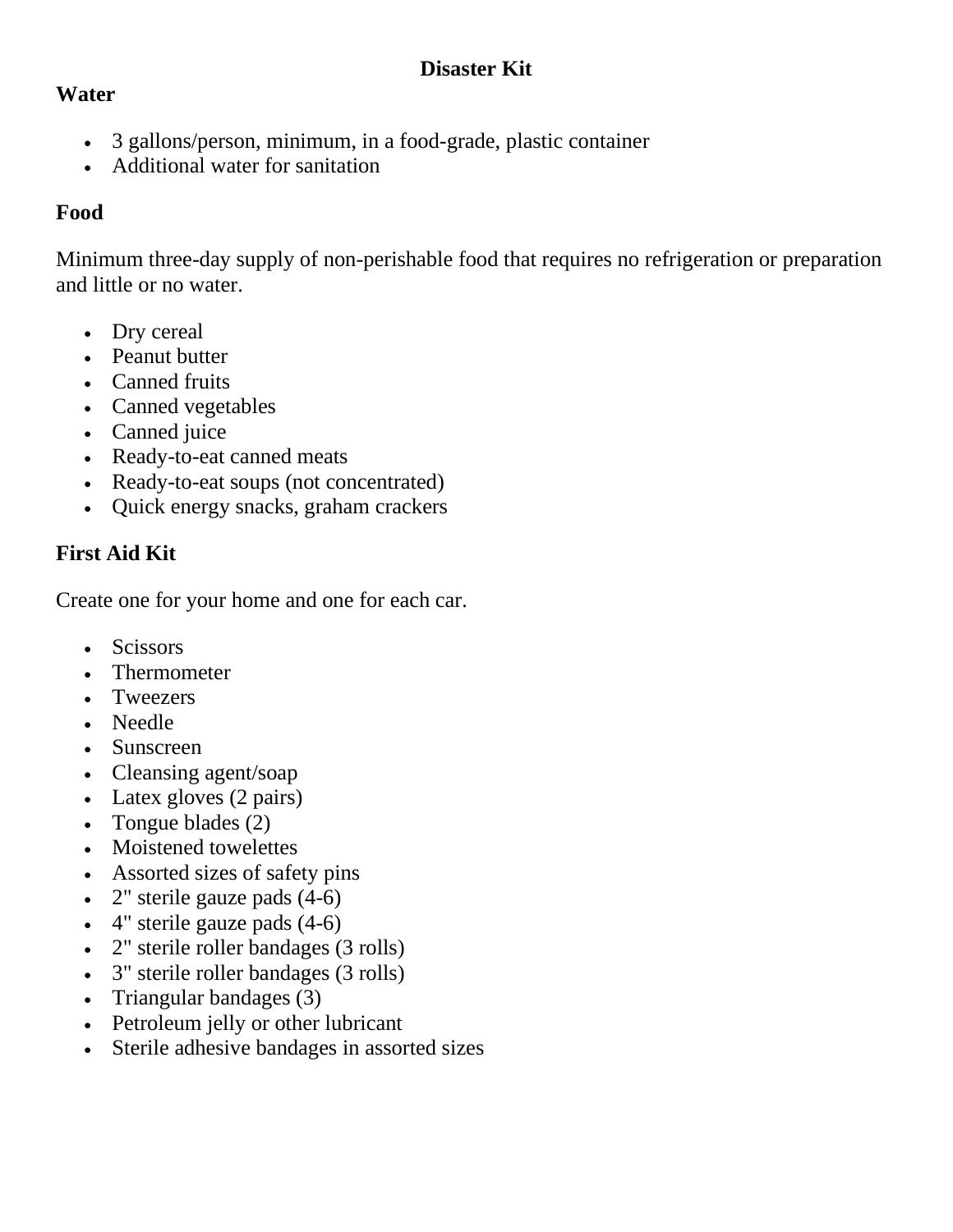### **Non-prescription drugs**

- Laxative
- Anti-diarrhea medication
- Aspirin or non-aspirin pain reliever
- Antacid (for stomach upset)
- Activated charcoal (use if advised by the Poison Control Center)
- Syrup of ipecac (use to induce vomiting if advised by the Poison Control Center)

### **Tools and Supplies**

Create one for your home and one for each car.

- Whistle
- Crowbar
- Paper, pencil
- Medicine dropper
- Needles, thread
- Signal flare
- Assorted nails, wood screws
- Plastic storage containers
- Cash or traveler's checks, change
- Tape, duct and plumber's tape or strap iron
- Patch kit and can of seal-in-air for tires
- Shut-off wrench, to turn off household gas and water
- Aluminum foil
- Plastic sheeting
- Compass
- Matches in a waterproof container
- Pliers, screwdriver, hammer
- Heavy cotton or hemp rope
- Non-electric can opener, utility knife
- Mess kits, or paper cups, plates and plastic utensils
- Map of the area (for locating shelters)

### **Sanitation**

- Disinfectant
- Soap, liquid detergent
- Feminine supplies
- Toilet paper, towelettes, paper towels
- Plastic garbage bags, ties (for personal sanitation uses)
- Household chlorine bleach
- Personal hygiene items
- Plastic bucket with tight lid